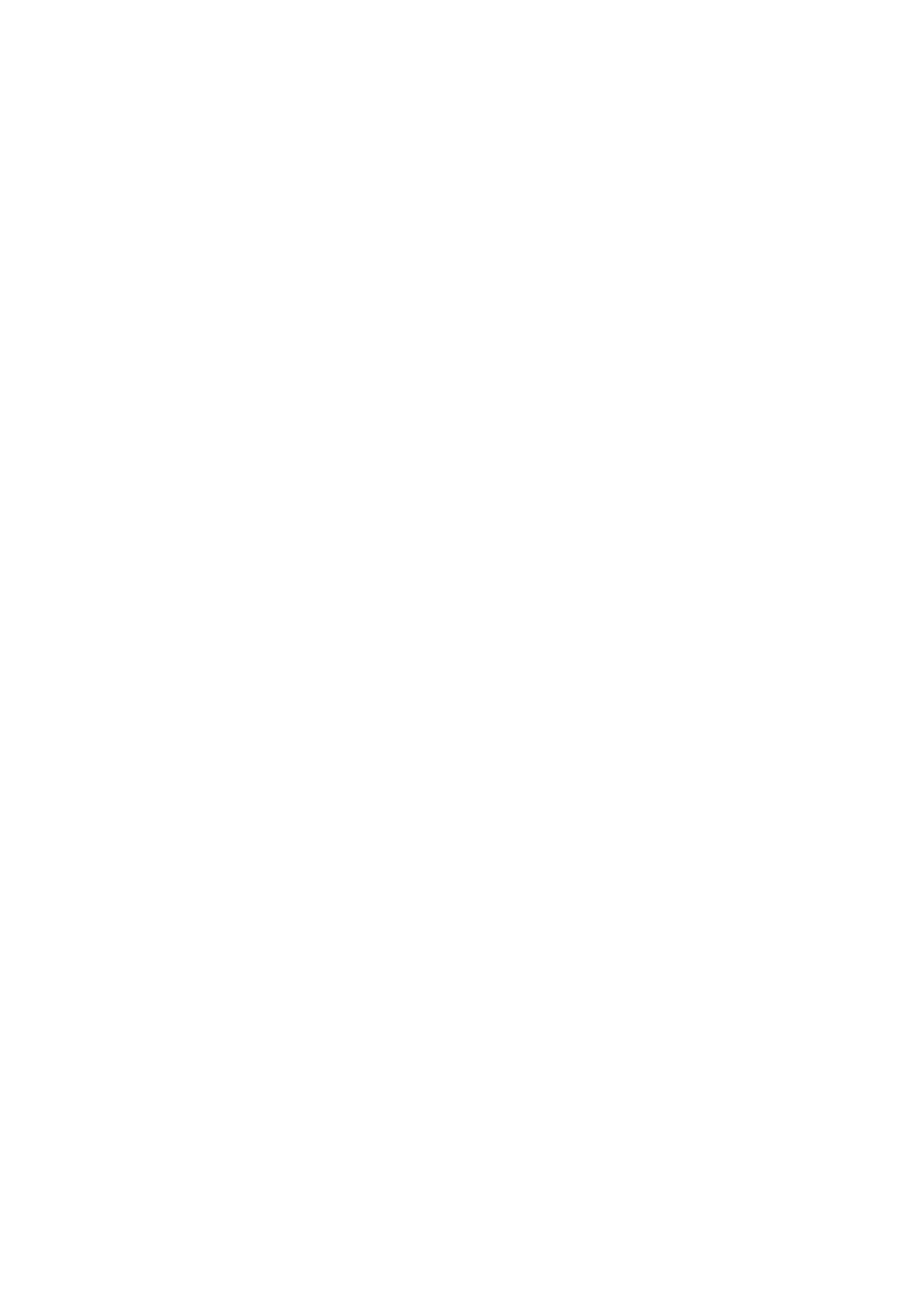#### 1. Basics

### <span id="page-2-0"></span>Lecture 1, 17 Oct 2018

Before starting with the actual material, lets us go quickly over some basic ideas that we will need. I hope all these are familiar to all students; if not, then we will have to see how to close the gaps.

The first few weeks will be on geometry in general, but from the point of view of locally ringed spaces.

Everybody needs to know a sufficient amount of elementary topology. Some algebraic topology will be required (homology, cohomology and fundamental groups).

Categories, functors and natural transformations will be used a lot. I am assuming that all students have already been exposed to these notions. For instance, all should understand this statement:

• Let Top<sup>∗</sup> and Grp be the categories of pointed topological spaces and of groups, respectively. The fundamental group is a functor

$$
\pi_1 : \text{Top}_* \to \text{Grp} \, .
$$

If not, then we will have to see how to close this gap. (Maybe go over material from [\[Ye3\]](#page-10-1).)

Differential geometry will serve as an introductory model for locally ringed spaces. (A preparation for the more complicated schemes.) Everybody should have some knowledge on this topic ( $C^{\infty}$  manifolds and maps between them, tangent bundles, etc.) Knowledge of complex analytic geometry will be very useful.

## 2. Sheaves of Functions on Topological Spaces

<span id="page-2-1"></span>Consider a topological space  $X$ . We do not make any conditions on  $X$ , especially we don't assume  $X$  is Hausdorff. But at first you can pretend, to help intuition, that  $X$  is a topological subspace of  $\mathbb{R}^n$  (with its usual topology).

Given an open subset  $U \subseteq X$ , consider the continous functions

$$
f:U\to\mathbb{R}.
$$

Let us denote this set of functions by  $\Gamma(U, \mathcal{O}_X)$ .



We know that  $\Gamma(U, \mathcal{O}_X)$  is a commutative R-ring. Let  $V \subseteq U$  be a smaller open set. We get a continous function

$$
f|_V: V \to \mathbb{R}.
$$

#### 3 | file: notes-181017-d1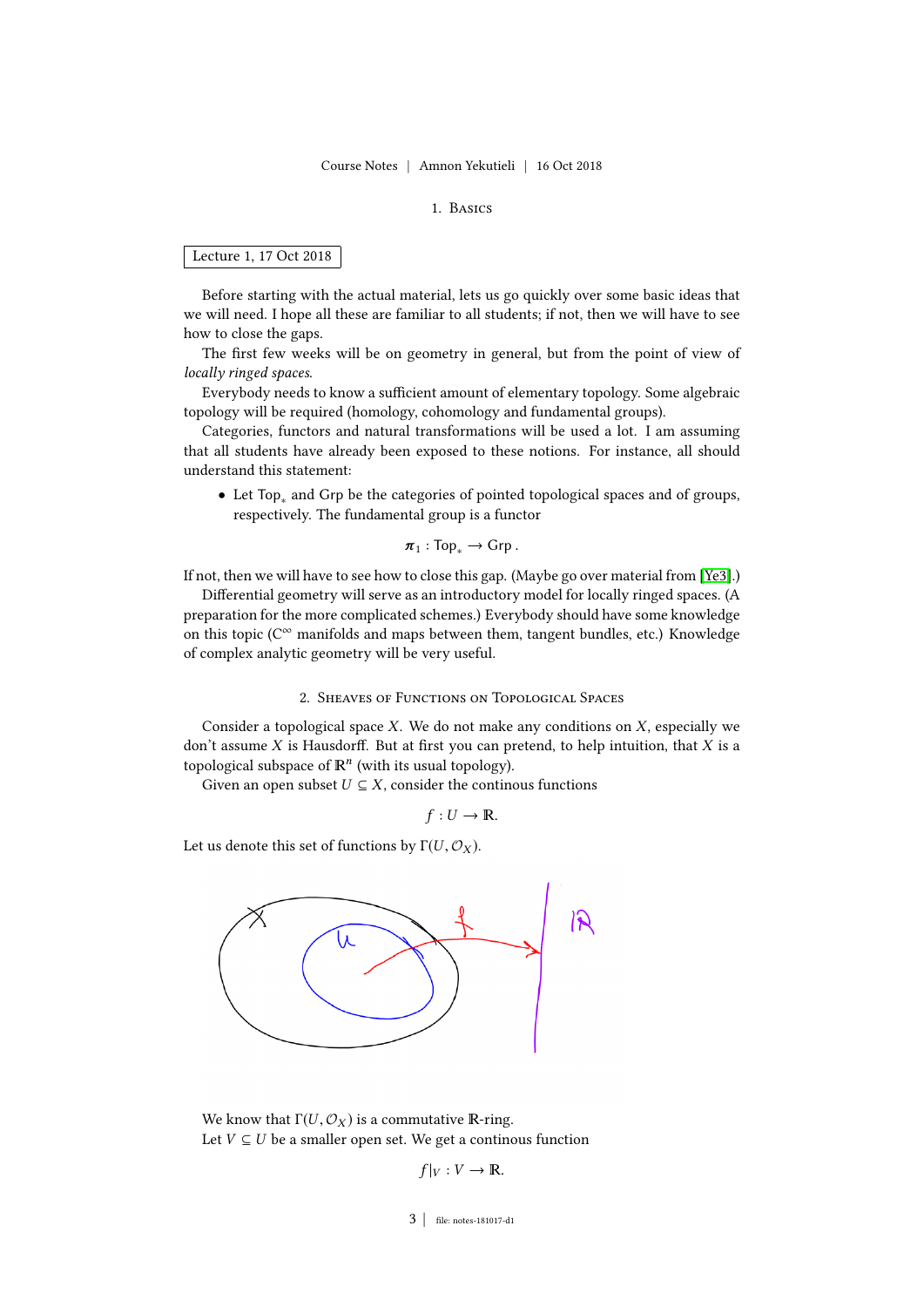

The opration  $f \mapsto f|_V$  is a ring homomorphism

$$
\mathrm{rest}_{V/U} : \Gamma(U, \mathcal{O}_X) \to \Gamma(V, \mathcal{O}_X).
$$

If  $W \subseteq V$  is another smaller open set, then of course

 $(f|_V)|_W = f|_W$ .



We see that the restriction homomorphisms satisfy

$$
rest_{W/V} \circ rest_{V/U} = rest_{W/U} : \Gamma(U, \mathcal{O}_X) \to \Gamma(W, \mathcal{O}_X).
$$

This means that  $\mathcal{O}_X$  is a presheaf of  $\mathbb R$ -rings on X.

Here is a categorical interpretation of this statement. Let  $\mathsf{Rng}_{\rm c}/\mathbb{R}$  be the category of commutative R-rings.

Let  $Open(X)$  be the category of open sets of  $X$ , where the morphisms are inclusions. Thus if  $V \subseteq U$  then there is one arrow  $V \to U$ ; and if  $V \nsubseteq U$  then there are no arrows  $V \rightarrow U.$  The presheaf  $\mathcal{O}_X$  is a functor

$$
\Gamma(-, \mathcal{O}_X) : \text{Open}(X)^{\text{op}} \to \text{Rng}_c/\mathbb{R}.
$$

But in fact much more is true.

Suppose  $U \subseteq X$  is an open set, and we are given an open covering

$$
U = \bigcup_{i \in I} V_i.
$$

4 | le: notes-181017-d1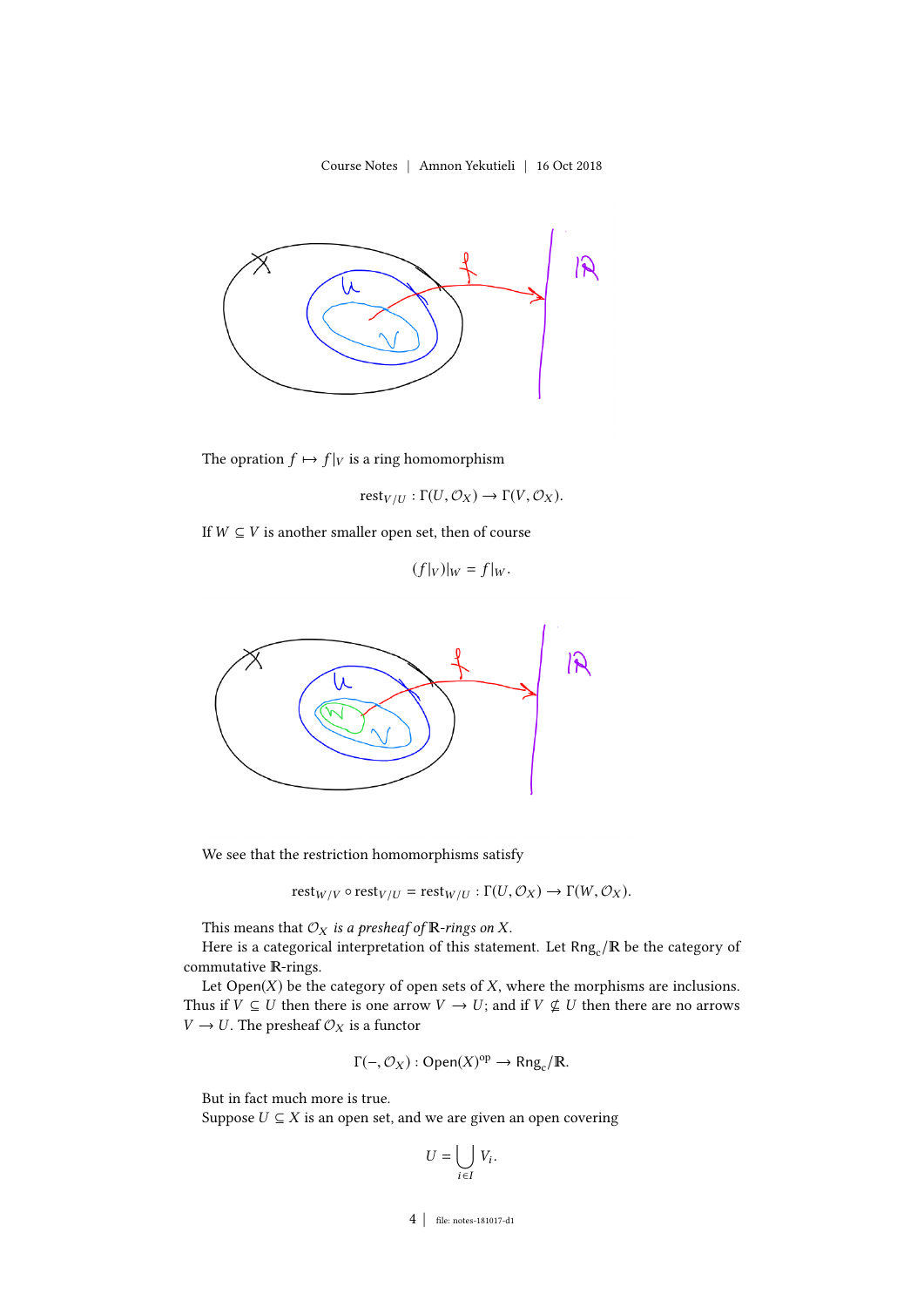

Let  $f, g \in \Gamma(U, \mathcal{O}_X)$ , i.e.

 $f, g: U \to \mathbb{R},$ 

and assume that

 $f|_{V_i} = g|_{V_i}$ 

for all  $i$ .



Then of course  $f = g$ . Now assume that we are given

$$
f_i \in \Gamma(V_i, \mathcal{O}_X)
$$

such that

$$
f_i|_{V_i \cap V_j} = f_j|_{V_i \cap V_j}
$$

for all  $i, j$ .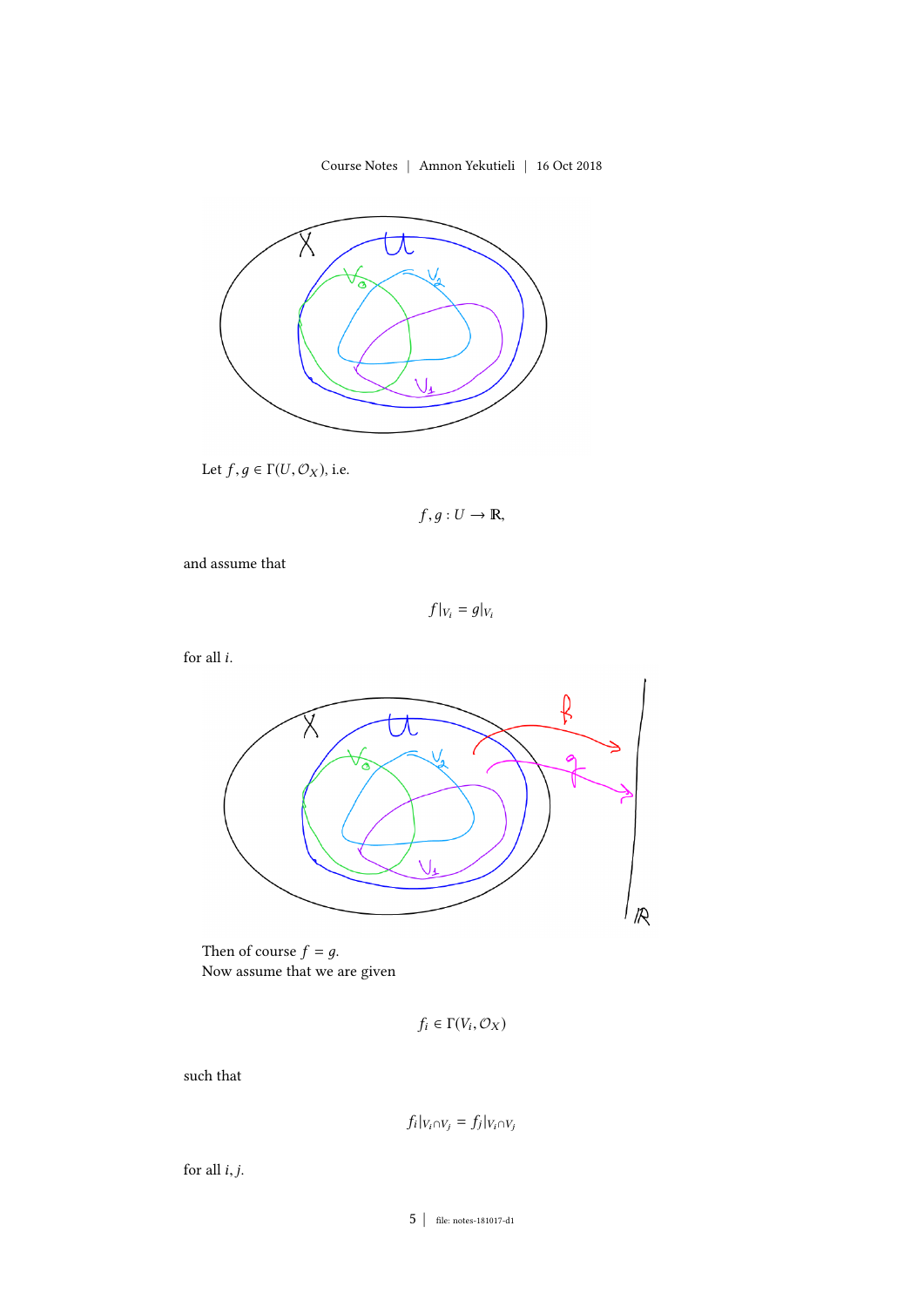

Because the various  $f_i$  agree on double intersections, there is a function

 $f: U \to \mathbb{R}$ 

such that

$$
f|_{U_i}=f_i.
$$

Of course this function f is unique (by the previous discussion). But also f is continous.<br>This is because continuity is a local property, and on each of the open sets  $U$ , we know This is because continuity is a local property, and on each of the open sets  $U_i$  we know that  $f$  is continous.

Thus

$$
f\in \Gamma(U,\mathcal{O}_X).
$$

Let us summarize these two further properties of  $\mathcal{O}_X$ :

(a) Let  $U \subseteq X$  be an open set, let  $U = \bigcup_{i \in I} V_i$  an open covering, and let

$$
f,g\in \Gamma(U,\mathcal{O}_X)
$$

be such that  $f|_{V_i} = g|_{V_i}$  for all *i*. Then  $f = g$ .<br>Let  $U \subseteq Y$  be an open set let  $U = |V|$  W by (b) Let  $U \subseteq X$  be an open set, let  $U = \bigcup_{i \in I} V_i$  be an open covering, and let

$$
f_i \in \Gamma(V_i, \mathcal{O}_X)
$$

be such that

$$
f_i|_{V_i \cap V_j} = f_j|_{V_i \cap V_j}
$$

for all  $i, j$ . Then there exists

$$
f\in\Gamma(U,\mathcal{O}_X)
$$

such that  $f|_{V_i} = f_i$  for all *i*.

These are the sheaf axioms. They tell us that  $\mathcal{O}_X$  is a sheaf of rings on X.

Because rings have underlying abelian groups, axioms (a) and (b) can be stated in terms of exact sequences.

(\*) For every open set  $U \subseteq X$  and every open covering  $U = \bigcup_{i \in I} V_i$  the sequence of abelian groups

$$
0 \to \Gamma(U, \mathcal{O}_X) \xrightarrow{\rho} \prod_{i \in I} \Gamma(V_i, \mathcal{O}_X) \xrightarrow{\delta^0 - \delta^1} \prod_{j,k \in I} \Gamma(V_j \cap V_k, \mathcal{O}_X)
$$

is exact.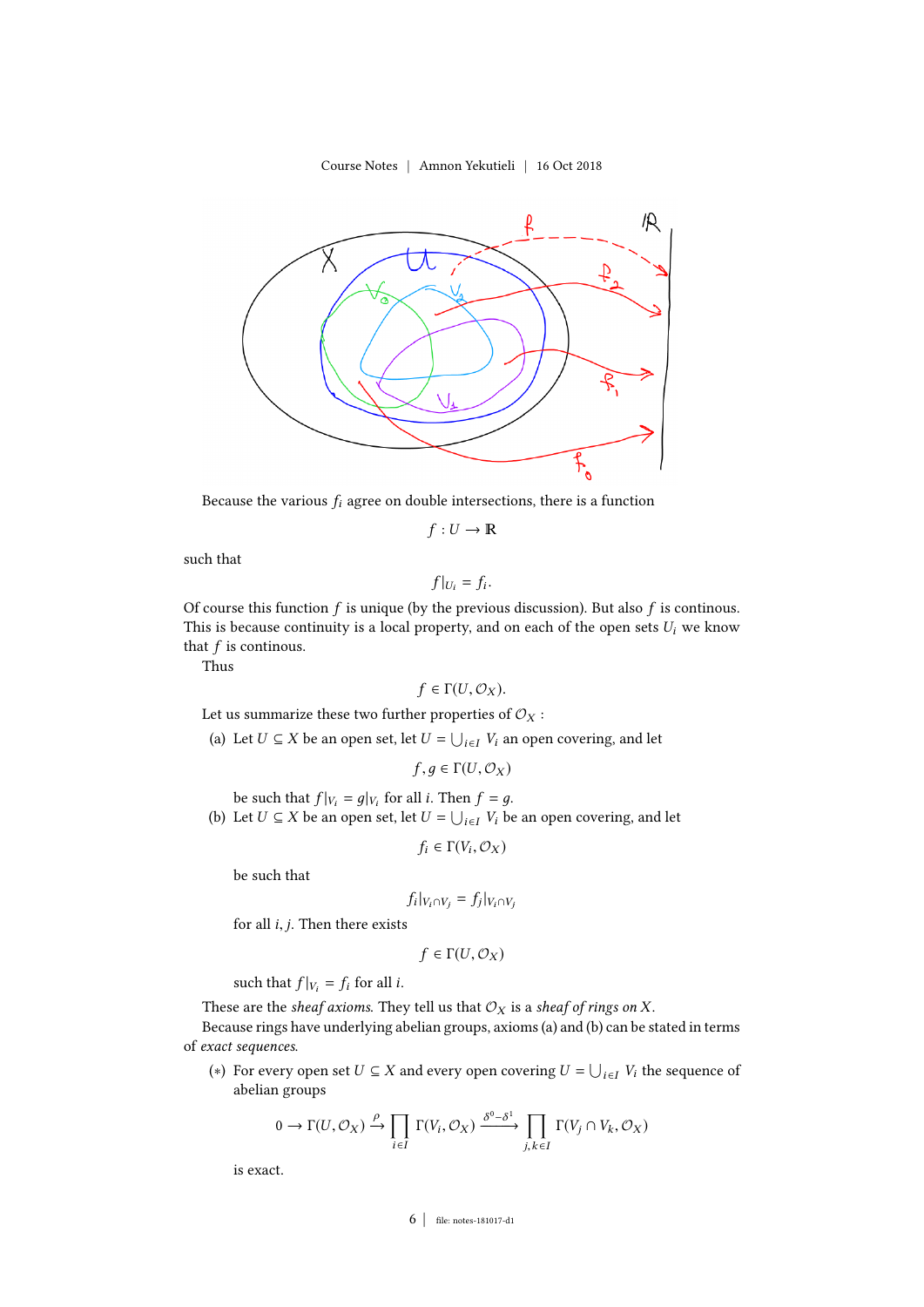Here  $\rho$  is the product on all  $i \in I$  of the restriction homomorphisms

$$
rest_{V_i/U} : \Gamma(U, \mathcal{O}_X) \to \Gamma(V_i, \mathcal{O}_X).
$$

The homomorphism  $\delta^1$  is the product on all  $i = j \in I$  of the product on all  $k \in I$  of

 $\mathrm{rest}_{V_j \cap V_k / V_j} : \Gamma(V_j, \mathcal{O}_X) \to \Gamma(V_j \cap V_k, \mathcal{O}_X).$ 

And the homomorphism  $\delta^0$  is the product on all  $i = k \in I$  of the product on all  $j \in I$  of of

$$
\text{rest}_{V_j \cap V_k / V_k} : \Gamma(V_k, \mathcal{O}_X) \to \Gamma(V_j \cap V_k, \mathcal{O}_X).
$$

**Exercise 2.1.** Prove that condition  $(*)$  is equivalent to condition  $((a)$  and  $(b))$ .

The next exercise gives a variation of what we did above.

<span id="page-6-1"></span>**Exercise 2.2.** Let X be a differentiable manifold (of type  $C^{\infty}$ ). For every open set  $U \subseteq X$ <br>let  $\Gamma(U \cap C_{\infty})$  be the set of differentiable functions  $f \colon U \to \mathbb{R}$ let  $\Gamma(U, \mathcal{O}_X)$  be the set of differentiable functions  $f : U \to \mathbb{R}$ .

Prove that the assignment

$$
U \mapsto \Gamma(U, \mathcal{O}_X)
$$

is a sheaf of R-rings on X. The sheaf  $\mathcal{O}_X$  is called the *sheaf of differentiable functions on*  $\mathbf{v}$ X.

Exercise 2.3. If you know about real or complex analytic manifolds, state and prove the corresponding analogue of Exercise [2.2.](#page-6-1)

Exercise 2.4. This exercise is for those who know the algebraic geometry of varieties. Let  $K$  be an algebraically closed field, and let  $X$  be an algebraic variety over  $K$ . For every (Zariski) open set  $U \subseteq X$  let  $\Gamma(U, \mathcal{O}_X)$  be ring of algebraic functions on U. Prove that the assignment

$$
U \mapsto \Gamma(U, \mathcal{O}_X)
$$

<span id="page-6-0"></span>is a sheaf of K-rings on X. The sheaf  $\mathcal{O}_X$  is called the *sheaf of algebraic functions on* X.

#### 3. Sheaves on Topological Spaces

Until now we only saw ring valued sheaves. Here are some variations.

**Definition 3.1.** Let X be a topological space. A *presheaf of groups on* X is a functor

 $\mathcal{G}: \mathsf{Open}(X)^{\mathrm{op}} \to \mathsf{Grp},$ 

where Grp is the category of groups.

Concretely, the presheaf G is the data of a group  $\Gamma(U, \mathcal{G})$  for every open set  $U \subseteq X$ , called the group of sections of G over U, and a group homomorphism

$$
\mathrm{rest}_{V/U} : \Gamma(U, \mathcal{G}) \to \Gamma(V, \mathcal{G})
$$

for every inclusion  $V \subseteq U$ , such that

$$
\mathrm{rest}_{W/U} = \mathrm{rest}_{W/V} \circ \mathrm{rest}_{V/U}
$$

for every triple inclusion  $W \subseteq V \subseteq U$ . And of course

$$
\mathrm{rest}_{U/U} = \mathrm{id}_{\Gamma(U, \mathcal{G})}
$$

for every  $U$ .

<span id="page-6-2"></span>**Definition 3.2.** Let  $X$  be a topological space. A sheaf of groups on  $X$  is a presheaf of groups  $G$  on  $X$  that satisfies the two sheaf axioms:

(a) Let  $U \subseteq X$  be an open set, let  $U = \bigcup_{i \in I} V_i$  be an open covering, and let  $g, g' \in$ <br> $\Gamma(U, G)$  be sections such that  $g|_{U} = g'|_{U}$  for all i Then  $g = g'$ .  $\Gamma(U, \mathcal{G})$  be sections such that  $g|_{V_i} = g'|_{V_i}$  for all *i*. Then  $g = g'$ .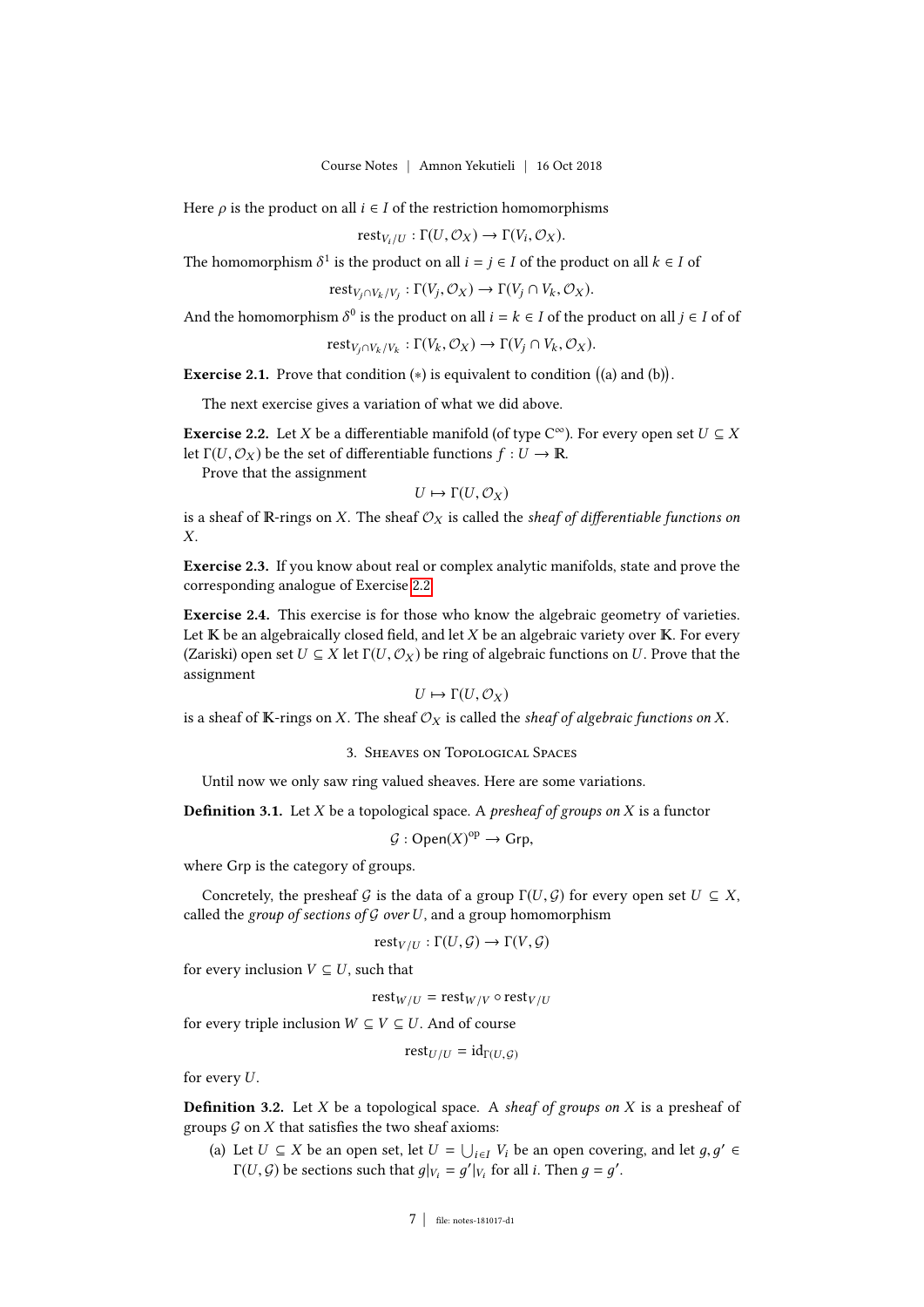(b) Let  $U \subseteq X$  be an open set, let  $U = \bigcup_{i \in I} V_i$  be an open covering, and let  $g_i \in \Gamma(U, G)$  be sections such that  $\Gamma(V_i,\mathcal{G})$  be sections such that

$$
g_i|_{V_i \cap V_j} = g_j|_{V_i \cap V_j}
$$

for all *i*, *j*. Then there exists a section  $g \in \Gamma(U, \mathcal{O}_X)$  such that

 $q|_{V_i} = q_i$ 

for all i.

Recall that a *topological group* is a topological space  $G$ , that is also a group, such that the operations of multiplication and inversion are continous. Namely

$$
\text{mult}: G \times G \to G
$$

and

 $inv: G \to G$ 

are continous functions.

<span id="page-7-0"></span>**Example 3.3.** Let  $X$  be a topological space and  $G$  a topological group. For every open set  $U \subseteq X$  define

 $\Gamma(U, \mathcal{G}) := \{$  continous functions  $q : U \to G\}.$ 

I claim that  $G$  is a sheaf of groups on X.

That  $G$  is a presheaf is obvious. Sheaf axiom (a) is also clear, because for every point  $x \in U$  we can find some *i* such that  $x \in V_i$ , and hence we have

$$
g(x) = g|_{V_i}(x) = g'|_{V_i}(x) = g'(x).
$$

Thus  $g = g'$ .<br>Axiom (b)

Axiom (b) is also easy to verify. The values  $q_i(x)$  at a point  $x \in U$  are equal, for all  $i \in I$ such that  $x \in V_i$ . So there is a function  $g: U \to G$ . Because continuity is a local property,<br>and  $g|_{U_i} = g_i$ , we see that g is continuus. Thus  $g \in \Gamma(U, G)$ and  $g|_{V_i} = g_i$ , we see that g is continous. Thus  $g \in \Gamma(U, \mathcal{G})$ .

**Exercise 3.4.** Let X be a topological space. Let  $G := GL_n(\mathbb{R})$  for some positive integer *n*,

with the usual topology (by the embedding  $GL_n(\mathbb{R}) \subseteq \mathbb{R}^{n^2}$ ). So G is a topological group.<br>Let G be the sheef of groups on Y from Example 3.3 for this shoice of G. And let  $\mathcal{O}_n$ . Let G be the sheaf of groups on X from Example [3.3](#page-7-0) for this choice of G. And let  $\mathcal{O}_X$ be the sheaf of continous real valued function on X. Prove that for every open set  $U \subseteq X$ there is a group isomorphism

$$
\Gamma(U,\mathcal{G}) \cong \mathrm{GL}_n(\Gamma(U,\mathcal{O}_X)),
$$

that respects the restriction homomorphisms.

**Definition 3.5.** Let  $X$  be a topological space.

(1) A presheaf of abelian groups on  $X$  is a functor

$$
\mathcal{G}:Open(X)^{op}\to Ab,
$$

where Ab is the category of abelian groups.

(2) A sheaf of abelian groups on X is a presheaf of abelian groups  $\mathcal G$  that satisfies the sheaf axioms (a) and (b) from Definition [3.2.](#page-6-2)

It is not hard to see that a sheaf of abelian groups  $G$  is the same as a sheaf of groups  $G$ such that each  $\Gamma(U, \mathcal{G})$  is abelian.

**Definition 3.6.** Let  $X$  be a topological space.

(1) A presheaf of commutative rings on  $X$  is a functor

 $\mathcal{A}: \mathsf{Open}(X)^{\mathrm{op}} \to \mathsf{Rng}_{c},$ 

where  $\mathsf{Rng}_\mathrm{c}$  is the category of commutative rings.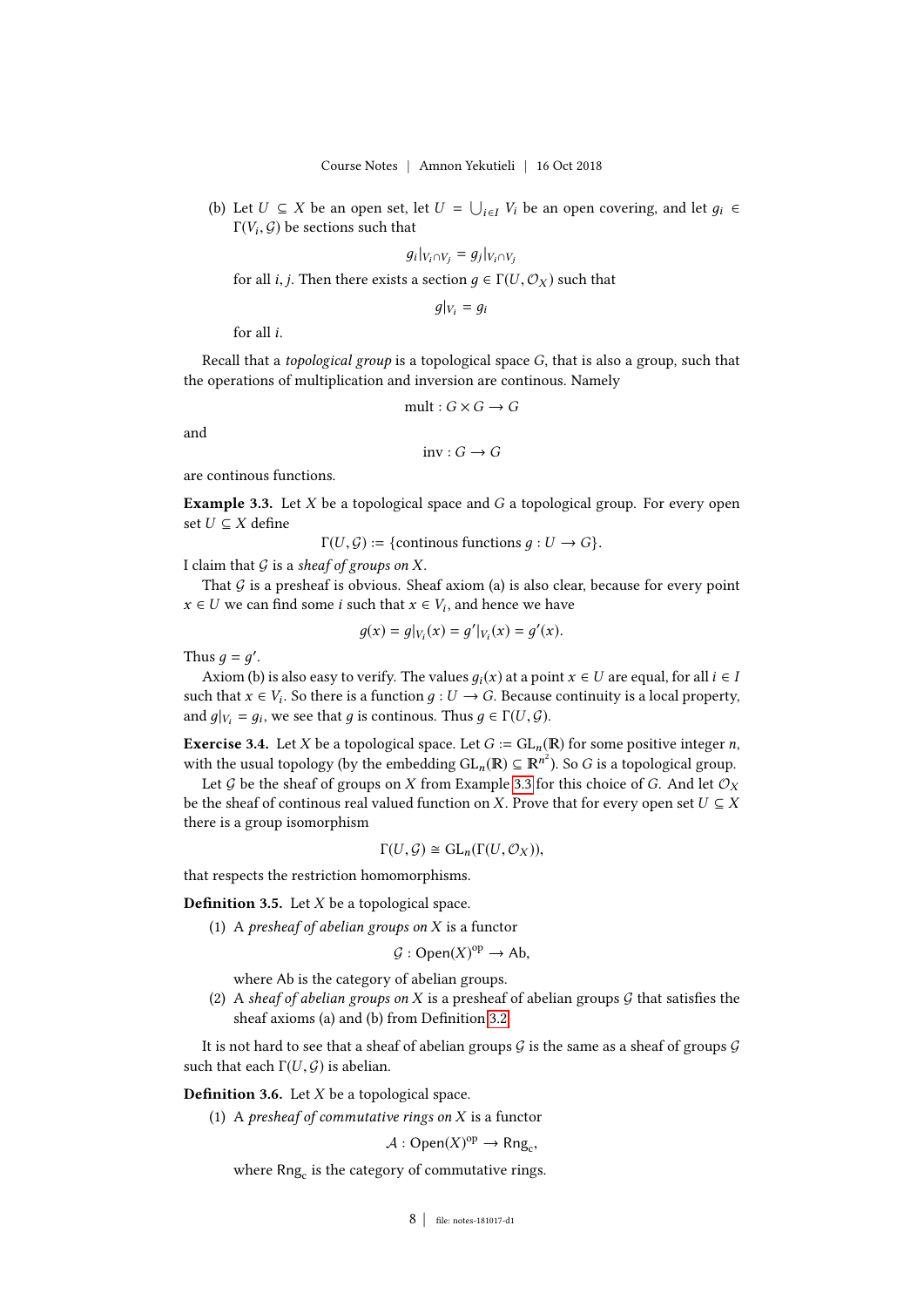(2) A sheaf of commutative rings on X is a presheaf of commutative rings  $A$  that satisfies the sheaf axioms (a) and (b) from Definition [3.2.](#page-6-2)

If  $A$  is a sheaf of commutative rings, and we forget the multiplication of  $A$ , then we obtain a sheaf of abelian groups.

**Example 3.7.** Let  $X$  be a topological space and let  $A$  be a commutative ring. The *constant* sheaf of rings on X with values in A is the sheaf  $A_X$  defined as follows. Put on A the discrete topology. Then for every  $U \subseteq X$  open we let

 $\Gamma(U, A_X) := \{$  continous functions  $q: U \to A\}.$ 

<span id="page-8-1"></span>**Exercise 3.8.** Take a nonzero commutative ring A, say  $A := \mathbb{Z}$ . Calculate the ring  $\Gamma(X, A_X)$  for these choices of X :

- (1)  $X := \mathbb{R}$  with the classical topology.
- (2)  $X := \mathbb{N}$  with the discrete topology.

### 4. Stalks

<span id="page-8-0"></span>A directed set is a partially ordered set I such that for every  $i, j \in I$  there exists some  $k \in I$  with  $i, j \leq k$ . We can view the directed set I as a category, with a single arrow  $i \rightarrow i$ if  $i \leq j$ , and no arrows otherwise.

<sup>A</sup> direct system in a category <sup>C</sup>, indexed by a directed set I, is a functor

$$
C: I \to \mathsf{C}, \quad i \mapsto C_i.
$$

We usually denote such a direct system by  $\{C_i\}_{i \in I}$ .<br>A direct limit of a direct system  $[C]$ , is an obj

A direct limit of a direct system  $\{C_i\}_{i \in I}$  is an object  $C_{\infty} \in C$ , together with a collection morphisms  $f_i : C_i \to C$  such that the diagram of morphisms  $f_i : C_i \to C_\infty$ , such that the diagram



is commutative for every  $i \rightarrow j$ , and such that

 $(C_{\infty}, \{f_i\}_{i\in I})$ 

is universal for this property. We write

$$
\lim_{i \to} C_i := C_{\infty}.
$$

The categories Grp, Ab and  $\mathsf{Rng}_\text{c}$  have direct limits. Here is the construction:

$$
\lim_{i \to} C_i = \left( \coprod_{i \in I} C_i \right) / \sim ,
$$

where ∼ is the relation  $c_i$  ∼  $c_j$  for  $c_i \in C_i$  and  $c_j \in C_j$  whenever there are arrows  $i, j \to k$ such that

$$
C(i \to k)(c_i) = C(j \to k)(c_j) \in C_k.
$$

Let X be a topological space. For a point  $x \in X$  let  $Open(X, x)$  be the set of open neighborhoods of x, made into a category by inclusion. Then  $Open(X, x)^{op}$  is a directed set.

#### 9 | file: notes-181017-d1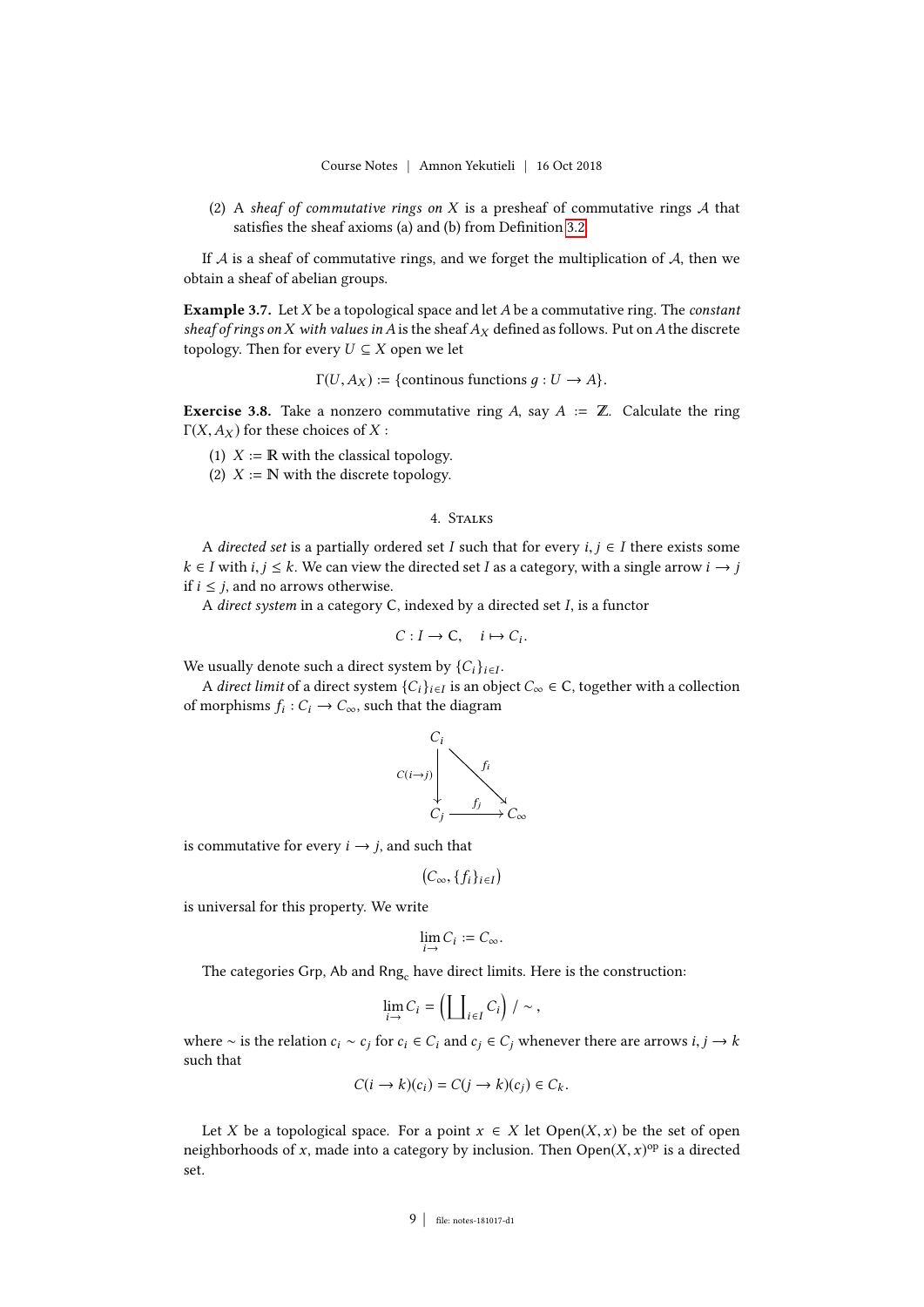**Definition 4.1.** Let G be a sheaf of abelian groups on a topological space X. Let  $x \in X$ be a point. The stalk of  $G$  at  $x$  is the abelian group

$$
\mathcal{G}_x := \lim_{U \to} \Gamma(U, \mathcal{G}),
$$

where the direct limit is on  $U \in \text{Open}(X, x)$ <sup>op</sup>.<br>Likewise for a sheaf of groups and for a sheaf

Likewise for a sheaf of groups and for a sheaf of commutative rings.

<span id="page-9-1"></span><span id="page-9-0"></span>**Exercise 4.2.** With the assumptions of Exercise [3.8\(](#page-8-1)1, 2), calculate the stalks  $(A_X)_x$  for a point  $x \in X$ .

5. Morphisms of Sheaves

6. The Sheaf Associated to a Presheaf